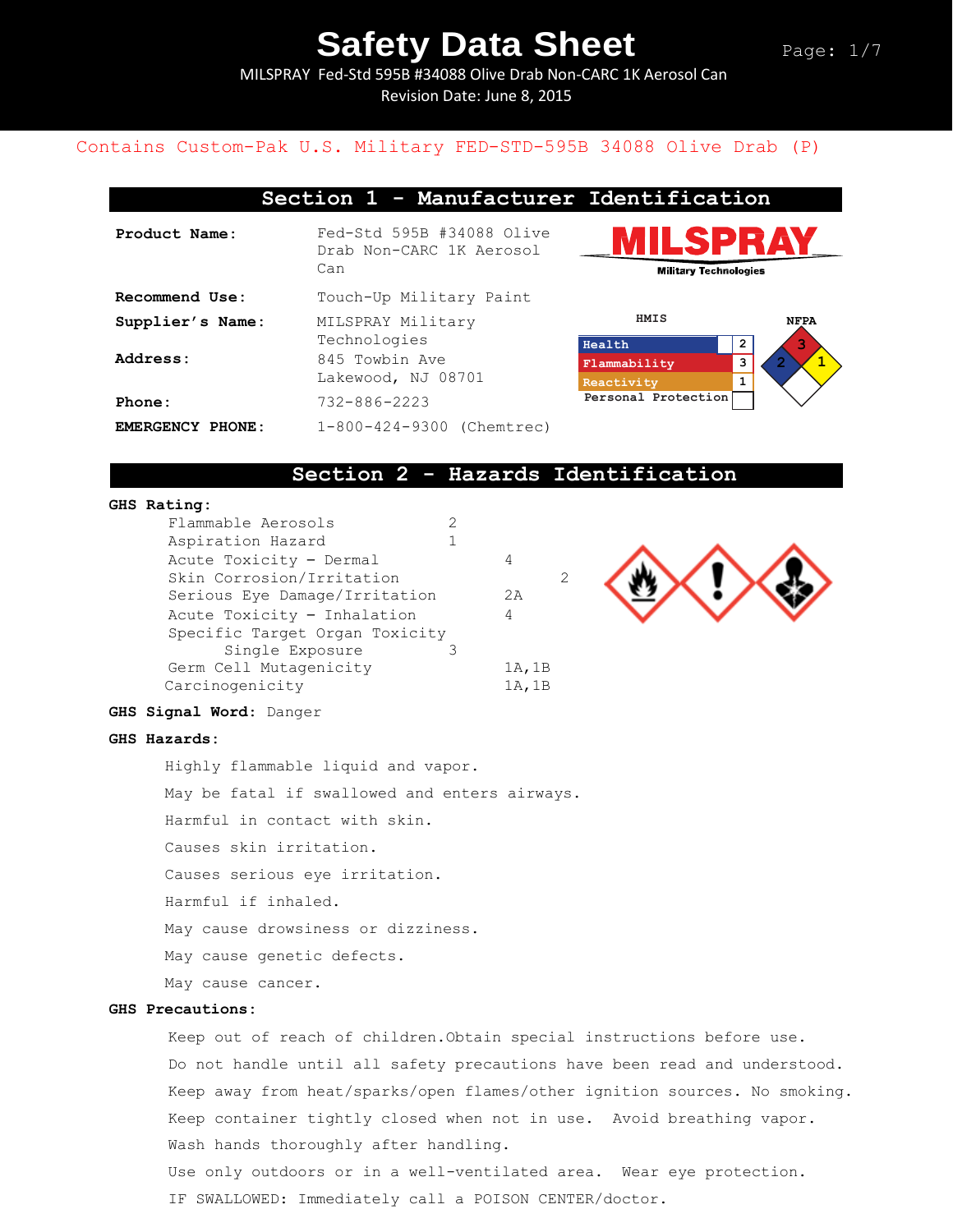MILSPRAY Fed-Std 595B #34088 Olive Drab Non-CARC 1K Aerosol Can Revision Date: June 8, 2015

IF ON SKIN: Wash with plenty of soap and water. IF ON SKIN: Wash with plenty of soap and water. IF INHALED: Remove victim to fresh air and keep comfortable for breathing. IF IN EYES: Rinse cautiously with water for several minutes. Remove contact lenses, if present and easy to do. Call a POISON CENTER/doctor if you feel unwell. Do NOT induce vomiting. If eye irritation persists: Get medical advice/attention. In case of fire: Use alcohol resistant foam, carbon dioxide, or dry chemical extinguishing agent to extinguish. Store in a well-ventilated place. Keep container tightly closed when not in

use.

Store in a well-ventilated place. Keep cool.

Dispose of contents/container in accordance with local/regional/national regulations.

# **Section 3 - Composition/Information on Ingredients**

| Component                         | CAS Number       | % by weight |
|-----------------------------------|------------------|-------------|
| XYLENE                            | $1330 - 20 - 7$  | 29.7        |
| SOLVENT NAPHTHA                   | $64742 - 95 - 6$ | 20.0        |
| *ETHYLBENZENE                     | $100 - 41 - 4$   | 6.4         |
| PM ACETATE                        | $108 - 65 - 6$   | 1.7         |
| N-BUTYL ACETATE                   | $123 - 86 - 4$   | 1.4         |
| ETHYL ACETATE                     | $141 - 78 - 6$   | 1.2         |
| *TITANIUM DIOXIDE                 | $13463 - 67 - 7$ | 0.8         |
| ALIPHATIC PETROLEUM<br>NAPHTHA    | 64742-48-9       | 0.4         |
| *CARBON BLACK                     | $1333 - 86 - 4$  | 0.4         |
| (BIN 14) ALIPHATIC<br>HYDROCARBON | $8052 - 41 - 3$  | 0.3         |

## **Section 4 - First Aid Measures**

**EYE CONTACT**: If in eyes: Rinse cautiously with water for several minutes. Remove contact lenses, if present and easy to do. Continue rinsing. If eye irritation persists: Get medical advice/attention.

**INHALATION:** If inhaled: Move person to fresh air and keep in comfortable position for breathing. If breathing difficulty persists: Get medical advice/attention.

**SKIN CONTACT**: If on skin: Wash with plenty of soap and water. Remove contaminated clothing and wash before reuse. If skin irritation persists: Get medical advice/attention.

**INGESTION:** If swallowed: Immediately call a poison center/doctor. Do NOT induce vomiting unless directed to do so by medical personnel.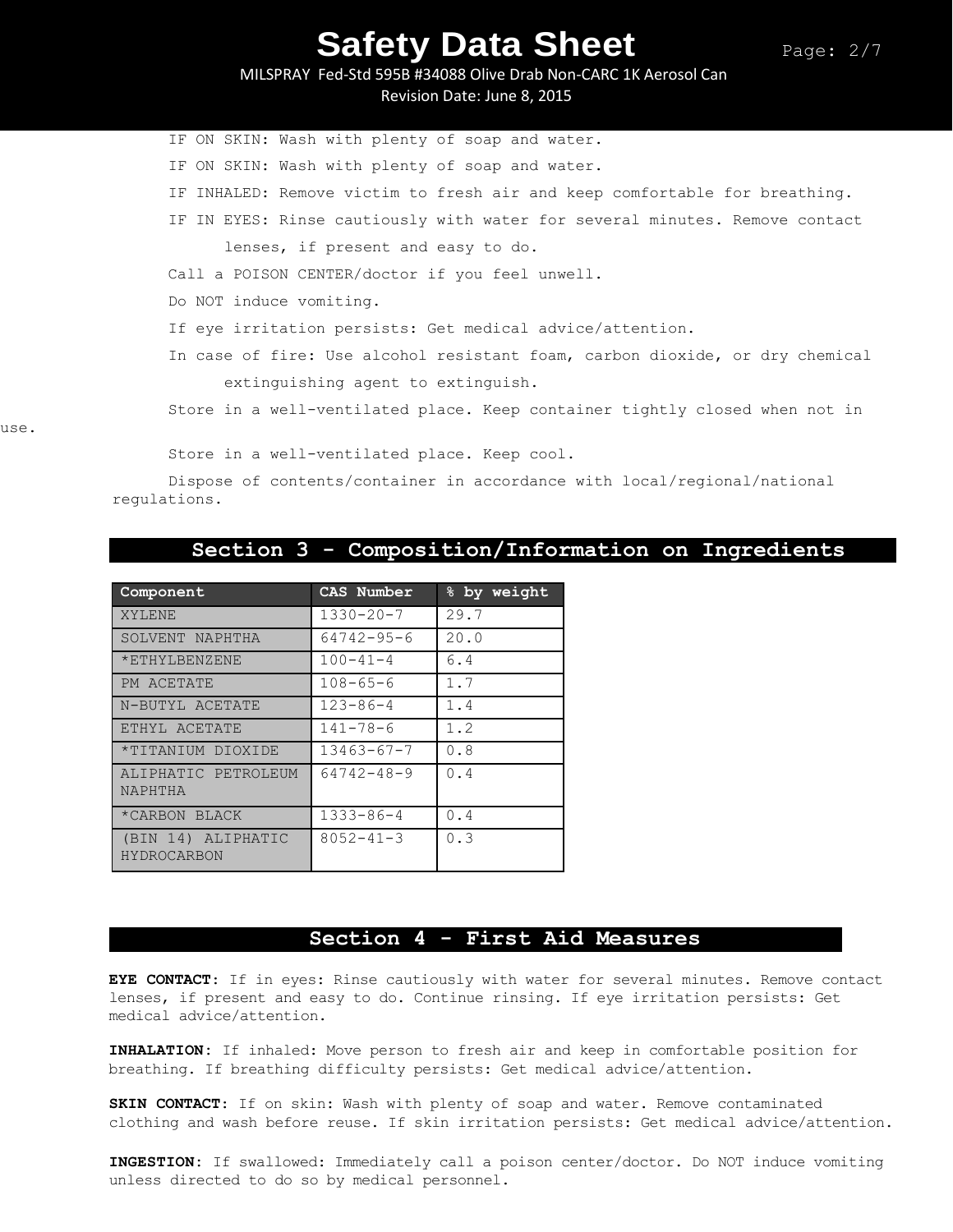MILSPRAY Fed-Std 595B #34088 Olive Drab Non-CARC 1K Aerosol Can Revision Date: June 8, 2015

**MOST IMPORTANT SYMPTOMS AND EFFECTS, BOTH ACUTE AND DELAYED:** 

See Section 11: Toxicological Information and effects.

**Notes to physician:** Not available.

**Specific treatments:** treat symptomatically.

**Protection of first-aiders:** Not available.

## **Section 5 - Fire Fighting Measures**

**SUITABLE EXTINGUISHING MEDIA:** CO<sup>2</sup> (Carbon Dioxide), dry chemical, or water fog.

**UNSUITABLE EXTINGUISHING MEDIA:** Water spray may be unsuitable. However, if water is used, fog nozzles are preferable. Water may be used to cool closed containers to prevent pressure build-up.

**SPECIFIC HAZARDS ARISING FROM CHEMICAL:** Closed containers exposed to heat from fire may build pressure and explode. Products of combustion may include but are not limited to: oxides of carbon.

**PRODUCTS OF COMBUSTION:** Not available.

**PRODUCTS OF DECOMPOSITION:** Not available.

**FIRE FIGHTING PROCEDURES:** Not available.

**SPECIAL PROTECTIVE EQUIPMENT FOR FIRE**-**FIGHTERS:** Full protective equipment including self-contained breathing apparatus should be used.

## **Section 6 - Accidental Release Measures**

**PERSONAL PRECAUTIONS:** Use personal protection recommended in Section 8.

**ENVIRONMENTAL PRECAUTIONS:** Prevent contamination of soil/ground, waterways, drains, and sewers.

**METHODS OF CONTAINMENT:** Absorb spilled liquid in suitable material.

**EMERGENCY RESPONDERS:** Not available.

**NON-EMERGENCY PERSONNEL:** Not available.

**METHODS OF CLEAN-UP:** Use spark-proof tools to sweep or scrape up, containerize, and dispose of properly.

**OTHER INFORMATION:** Ensure adequate ventilation.

## **Section 7 - Handling and Storage**

**HANDLING**: Vapors may ignite explosively. Prevent buildup of vapors. Keep from sparks, heat, flame or other heat sources. Do not smoke. Turn off pilot lights, heaters, electric motors and other sources of ignition during use and until all vapors are gone. Do not puncture or incinerate/burn container. Keep container tightly closed while not in use.

**STORAGE:** Store in dry, well-ventilated area and in accordance with federal, state, and local regulations. Do not expose to heat or store at temperatures above 50 degrees C / 122 degrees F. If storing in cold temperatures, allow product to warm to room temperature before use. Keep container tightly closed and away from heat and sunlight when not in use.

## **Section 8 - Exposure Controls/Personal Protection**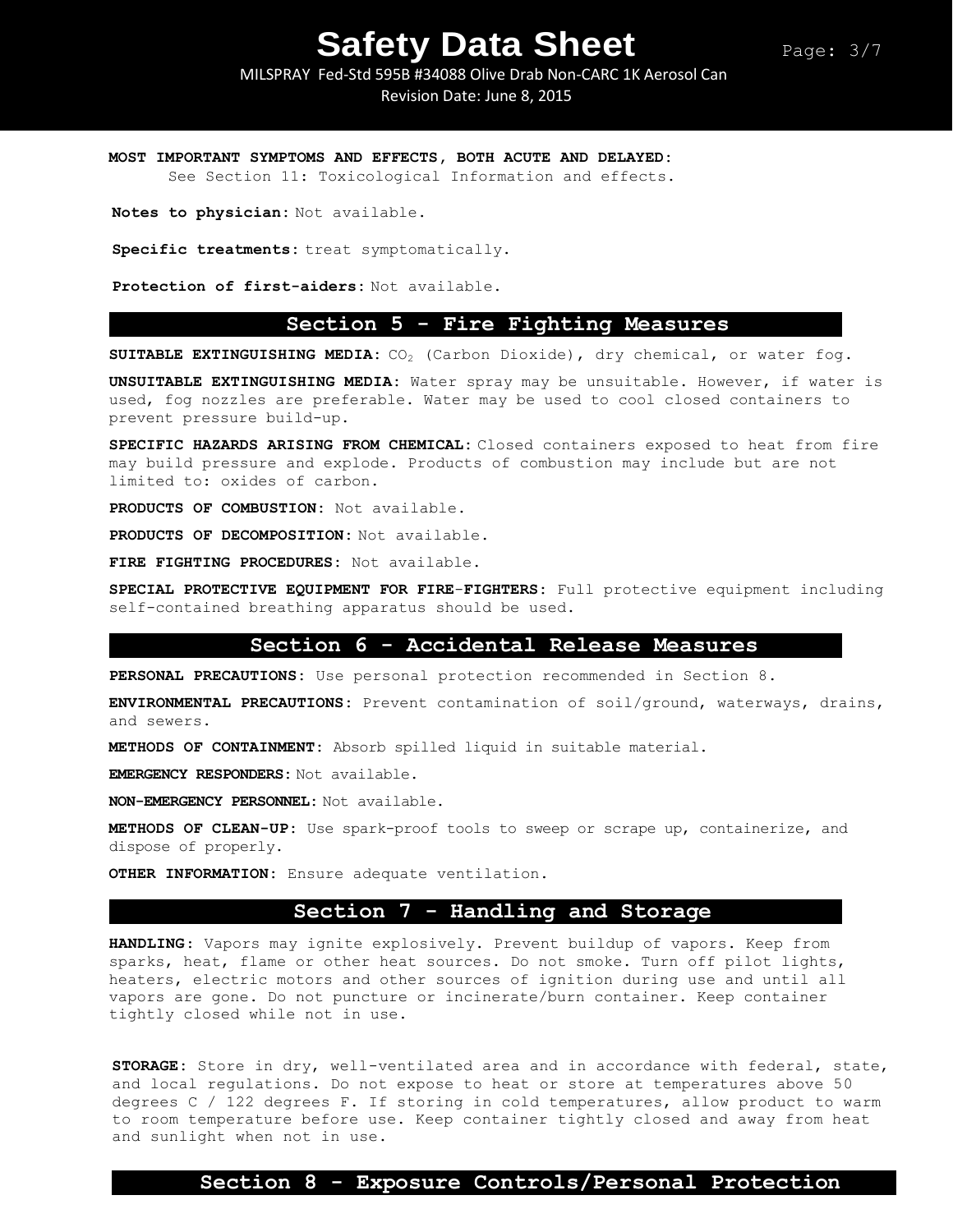# MILSPRAY Fed-Std 595B #34088 Olive Drab Non-CARC 1K Aerosol Can Revision Date: June 8, 2015

| Component                         | <b>ACGIH TLV-STEL</b> | <b>ACGIH TLV-TWA</b> | <b>OSHA PEL-TWA</b> |
|-----------------------------------|-----------------------|----------------------|---------------------|
| XYLENE                            | 150ppm                | $100$ ppm            | $100$ ppm           |
| SOLVENT NAPHTHA                   | N/E                   | $100$ ppm            | $100$ ppm           |
| *ETHYLBENZENE                     | 125ppm                | 100ppm               | 100ppm              |
| PM ACETATE                        | N/E                   | N/E                  | N/E                 |
| N-BUTYL ACETATE                   | 200ppm                | $150$ ppm            | 150ppm              |
| ETHYL ACETATE                     | N/E                   | $400$ ppm            | $400$ ppm           |
| *TITANIUM DIOXIDE                 | N/E                   | 10mg/m3 ppm          | 15mg/m3 ppm         |
| ALIPHATIC PETROLEUM NAPHTHA       | N/E                   | 100ppm               | 500ppm              |
| *CARBON BLACK                     | N/E                   | 3.5mg/m ppm          | $3.5mg/m$ ppm       |
| (BIN 14) ALIPHATIC<br>HYDROCARBON | N/E                   | N/E                  | N/E                 |

**ENGINEERING CONTROLS:** Provide adequate ventilation to keep air contamination below OSHA permissible exposure limits and ACGIH TLV exposure levels.

**ENVIRONMENTAL CONTROLS:** Not available.

**EYE PROTECTION**: Wear safety glasses with side shields. Have eye wash facilities immediately available.

**SKIN PROTECTION:** Wear chemical resistant gloves if contact is likely.

**RESPIRATORY PROTECTION**: Use NIOSH-approved air-purifying respirator with organic cartridge or canister if exposure cannot be controlled within applicable limits with ventilation.

**HYGIENE:** Not available.

## **Section 9 - Physical and Chemical Properties**

**PHYSICAL STATE:** Liquid **COLOR**: See product identification **ODOR:** Solvent odor **ODOR THRESHOLD:** Not available. **pH:** Not available. **MELTING POINT**: Not available. **BOILING POINT:** 75 - 186 degrees C (167 - 367 degrees F) **FLASH POINT:** >23 degrees C (>73 degrees F), c.c. **EVAPORATION RATE:** slower than ether **FLAMMABILITY:** Not available. **UPPER/LOWER EXPLOSIVE LIMITS:** Not available. **VAPOR PRESSURE:** Not established. **VAPOR DENSITY:** Not established. **RELATIVE DENSITY:** 0.998 **SOLUBILITY:** Negligible **PARTITION COEFFICIENT:** Not available. **AUTO-IGNITION TEMPERATURE:** Not available. **DECOMPOSITION TEMPERATURE:** Not available. **VOC PERCENT BY WEIGHT:** 61.27 **HAPS PERCENT BY WEIGHT:** 36.07

# **Section 10 - Stability and Reactivity**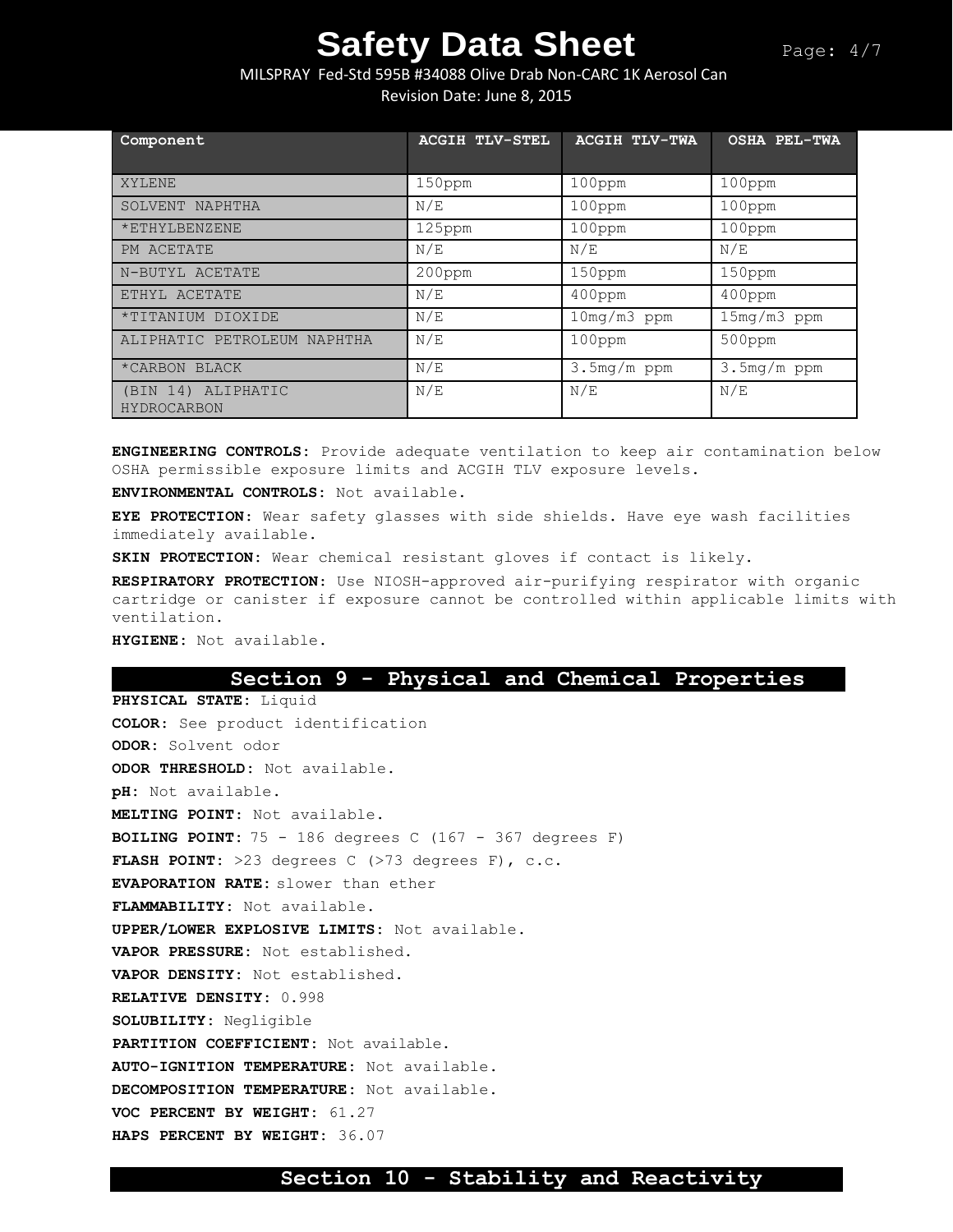MILSPRAY Fed-Std 595B #34088 Olive Drab Non-CARC 1K Aerosol Can Revision Date: June 8, 2015

**STABILITY:** The product is stable under normal conditions. **CONDITIONS TO AVOID:** Keep away from heat, sparks, and flames.

**INCOMPATIBLE MATERIALS:** Strong oxidizing agents.

**HAZARDOUS DECOMPOSITION PRODUCTS:** by fire - Carbon Dioxide and Carbon Monoxide

**POSSIBILITY OF HAZARDOUS REACTIONS:** Will not occur.

## **Section 11 - Toxicological Information**

**LIKELY ROUTES OF EXPOSURE:** Skin contact, Inhalation, Eye contact, Ingestion

### **SIGNS AND SYMPTOMS OF EXPOSURE:**

**EYE:** Signs/symptoms may include significant redness, swelling, pain, tearing, cloudy appearance of the cornea, and impaired vision. **SKIN:** Signs/symptoms may include localized redness, itching, drying and cracking of skin. **INHALATION:** Intentional concentration and inhalation may be harmful or fatal. **INGESTION:** Signs/symptoms may include abdominal pain, stomach upset, nausea, vomiting and diarrhea.

## **CHRONIC EFFECTS:** Not available

**TARGET ORGANS:** Central nervous system, kidneys, lungs, liver, eyes, skin, brain, respiratory tract, urinary tract, reproductive system, cardiovascular system

**CANCER INFORMATION:** Not available.

**CARCINOGENICITY:** Not available.

**DEVELOPMENTAL INFORMATION:** Not available.

## **MIXTURE TOXICITY:**

| Component                                | LD50 Oral | LD50 Dermal        |
|------------------------------------------|-----------|--------------------|
| XYLENE                                   | 4300      | 2000               |
| SOLVENT NAPHTHA                          | N/E       | N/E                |
| *ETHYLBENZENE                            | 3500      | 5000               |
| PM ACETATE                               | 8535      | 5000               |
| N-BUTYL ACETATE                          | 10768     | 17601              |
| ETHYL ACETATE                            | 5620      | $20 \text{ ml/kg}$ |
| *TITANIUM DIOXIDE                        | N/E       | N/E                |
| ALIPHATIC PETROLEUM<br>NAPHTHA           | N/E       | N/E                |
| *CARBON BLACK                            | 8000      | N/E                |
| (BIN 14) ALIPHATIC<br><b>HYDROCARBON</b> | N/E       | N/E                |

\*may cause cancer

# **Section 12 - Ecological Information**

**ENVIRONMENTAL EFFECTS:** Not available.

## **Section 13 - Disposal Considerations**

Dispose of container and its contents in accordance with federal, state, and local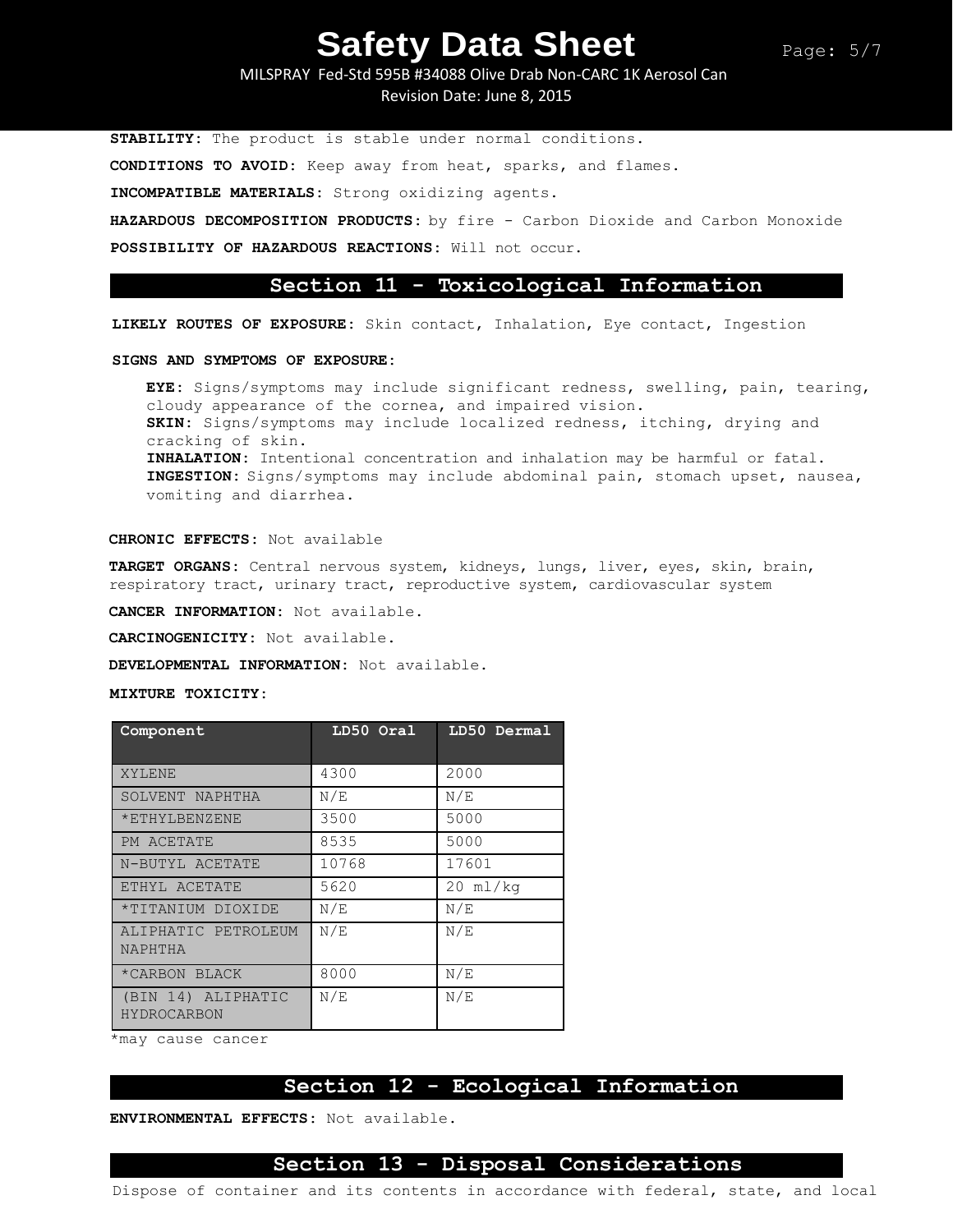MILSPRAY Fed-Std 595B #34088 Olive Drab Non-CARC 1K Aerosol Can Revision Date: June 8, 2015

regulations. Do not puncture, incinerate, or place container in trash compactor.

| Section 14 - Transport Information |                     |                     |                  |  |
|------------------------------------|---------------------|---------------------|------------------|--|
|                                    | DOT (Ground)        | IATA (Air)          | IMDG (Water)     |  |
| UN Number                          | UN1950              | <b>UN1950</b>       | UN1950           |  |
| Transport Hazard Class             | 2.1                 | 2.1                 | 2.1              |  |
| Packing Group                      | N/A                 | N/A                 | N/A              |  |
| UN proper shipping name            | Aerosols            | Aerosols, Flammable | Aerosols         |  |
| Hazard Label                       | Limited<br>Quantity | Limited Quantity    | Limited Quantity |  |

No component of this product is a listed Marine Pollutant (49 CFR 172,101,Appendix B).

**SPECIAL PRECAUTIONS FOR USER:** Not available.

# **Section 15 - Regulatory Information**

## **International Chemical Inventory**

All components of this product are listed on or exempt from the following inventories: TSCA (United States), CEPA/DSL (Canada), AICS (Australia), IECSC (China)

#### **SARA Section 313 Toxic Chemicals:**

XYLENE 1330-20-7, \*ETHYLBENZENE 100-41-4

Chemicals listed above are subject to the SARA reporting requirements under 40 CFR 372.45(c)(5).

### **California Prop65 Chemicals:**

\*ETHYLBENZENE 100-41-4

\*California Safe Drinking Water and Toxic Enforcement Act of 1986 (Proposition 65):

This product contains chemicals known to the state of California to cause cancer and birth defects or other reproductive harm.

## **Section 16 - Other Information**

**HMIS:** Health = 2 Flammability = 4 Reactivity = 1 Personal Protection = N/A

**NFPA 704:** Health = 2 Flammability = 4 Instability = 1



## **DISCLAIMER:**

This SDS is based on information believed to be reliable and accurate. Because of changing reporting requirements and other variables it is impossible to guarantee the accuracy of the information contained in this document. It is the